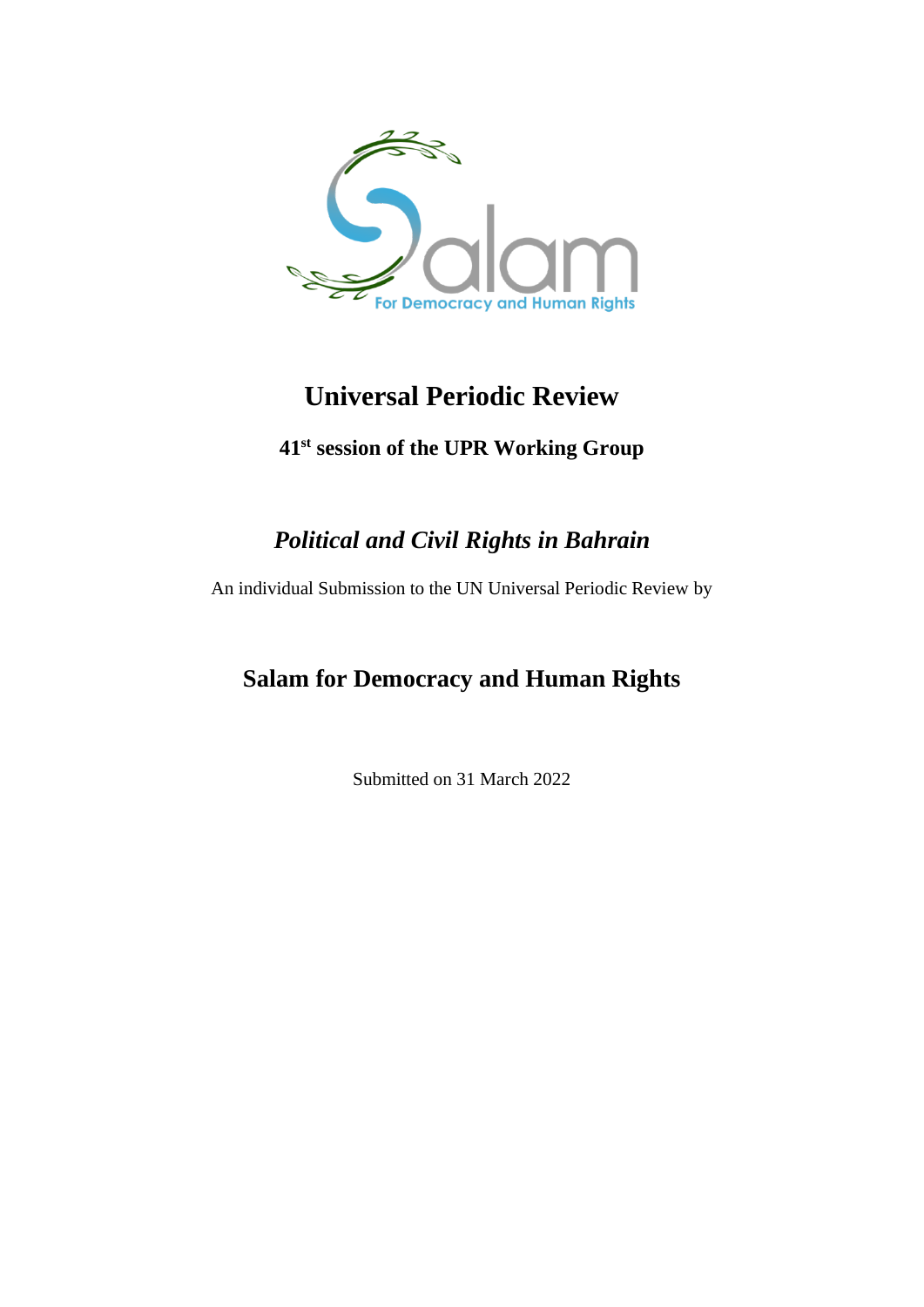**SALAM for Democracy and Human Rights (SALAM DHR)** is an independent nongovernmental organisation that promotes adherence to international human rights standards and the principles of democracy, including through partnerships. SALAM DHR is a UKbased NGO, registered in several European states. It is not able to work in Bahrain, where it nonetheless has members.

Address: Unit 16 Commercial Way, Park Royal, London, England, NW10 7XF, United Kingdom Director: Jawad Fairooz Email: [info@salam-dhr.org](mailto:info@salam-dhr.org) Webpage: [https://salam-dhr.org](https://salam-dhr.org/)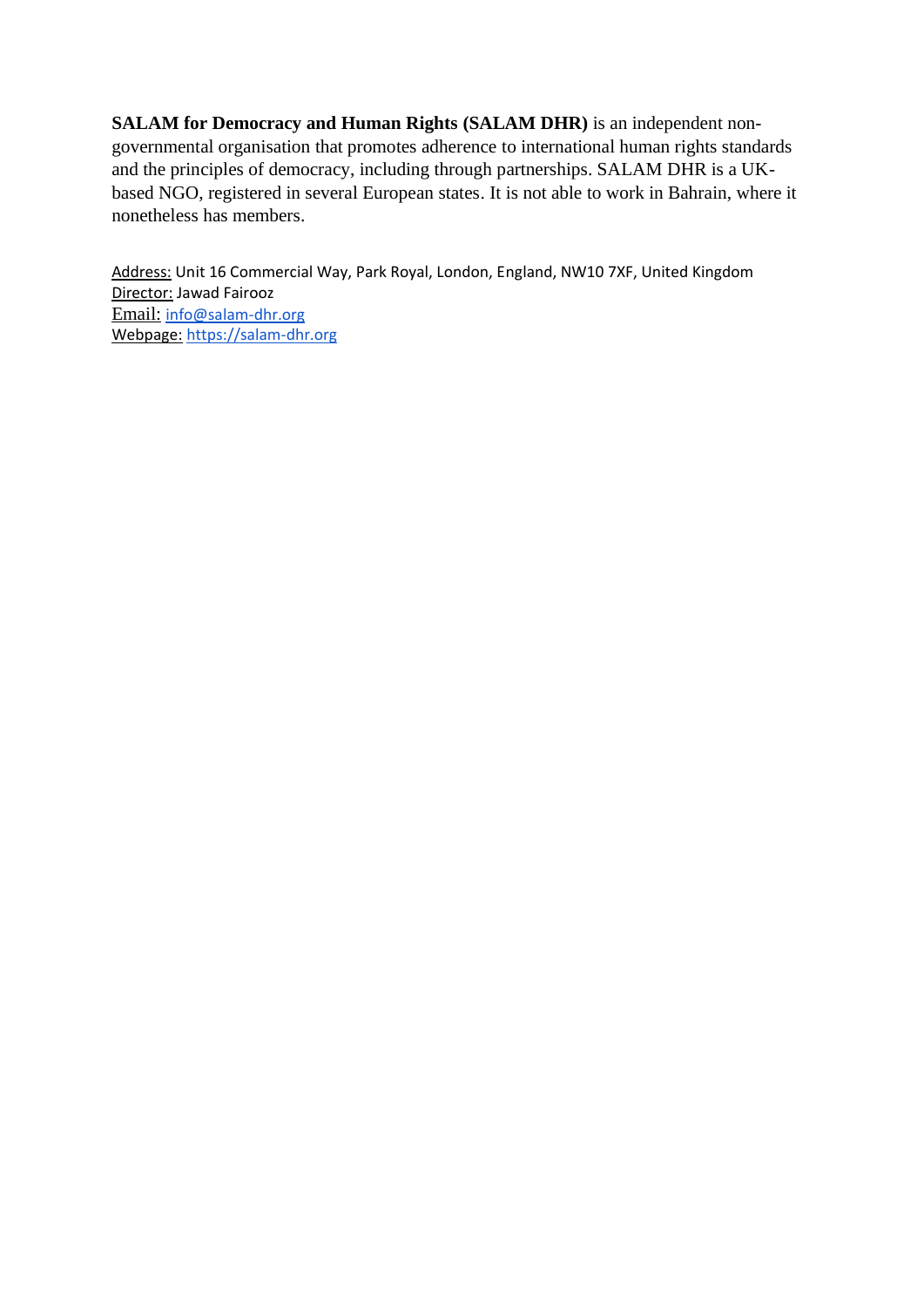#### **Introduction**

- 1. SALAM for Democracy and Human Rights provides this submission to the Universal Periodic Review (UPR) on Political and Civil Rights in Bahrain.
- 2. Bahrain was previously reviewed during the 1st, 13th and 36th sessions of the UPR, in 2008, 2012 and 2017 respectively.<sup>i</sup>
- 3. The right to participate in public affairs and the administration of a country is a basic right for that country's nationals, which is affirmed by the Universal Declaration of Human Rights in its 21<sup>st</sup> article and the International Covenant on Civil and Political Rights, in its  $25<sup>th</sup>$  article.
- 4. This right is neither a privilege nor gift from a ruler; it is an inherited right that cannot be violated under any pretext.
- 5. In this report, SALAM DHR will review the reality of political participation in the Kingdom of Bahrain.
- 6. Several of the sources referenced in this report are official Bahraini legal documents. For that reason, only Arabic copies were available. Every effort was made to acquire English translations but sources in Arabic have been cited where this was not possible.

#### **Bahrain's Mid-Term Review**

- 7. In 2019, Bahrain underwent a mid-term review as an opportunity to assess Bahrain's actions since the 2017 UPR, to inform stakeholders and to prepare for the next round of the UPR in 2022.
- 8. SALAM DHR submitted a report alongside the Bahraini Forum for Human Rights and the Gulf Institute for Democracy and Human Rights as part of this process.<sup>ii</sup> This report indicates that Bahrain supported several broad recommendations but rejected specific ones.
- 9. There continues to be a fundamental lack of willingness by Bahrain to address the sociopolitical conflict between the government and human rights activists. Little to no progress was made in this field.
- 10. This was shown most by the reimplementation of laws and practices ruled out by the Bahrain Independent Commission of Inquiry. Bahrain has fundamentally failed to engage with the OHCHR in its outright rejection of demands to release prisoners of conscience or to improve its trial procedures. Profoundly discriminatory practices remain. These practices violate freedom of expression, association, and assembly. Additionally, inadequate efforts have been made to achieve progress towards gender equality in Bahrain or to address the issues faced by migrant workers. Finally, the use of the death penalty continues.
- 11. As such, the submitting organisations urge the international community to learn from these examples and to assess all claims of progress by Bahrain with a due degree of scepticism.
- 12. The submitting organisations also implore the international community to reiterate and expand the recommendations it made in 2017.
- 13. Finally, the submitting organisations call on the international community to place meaningful pressure on Bahrain to support and implement all recommendations it receives.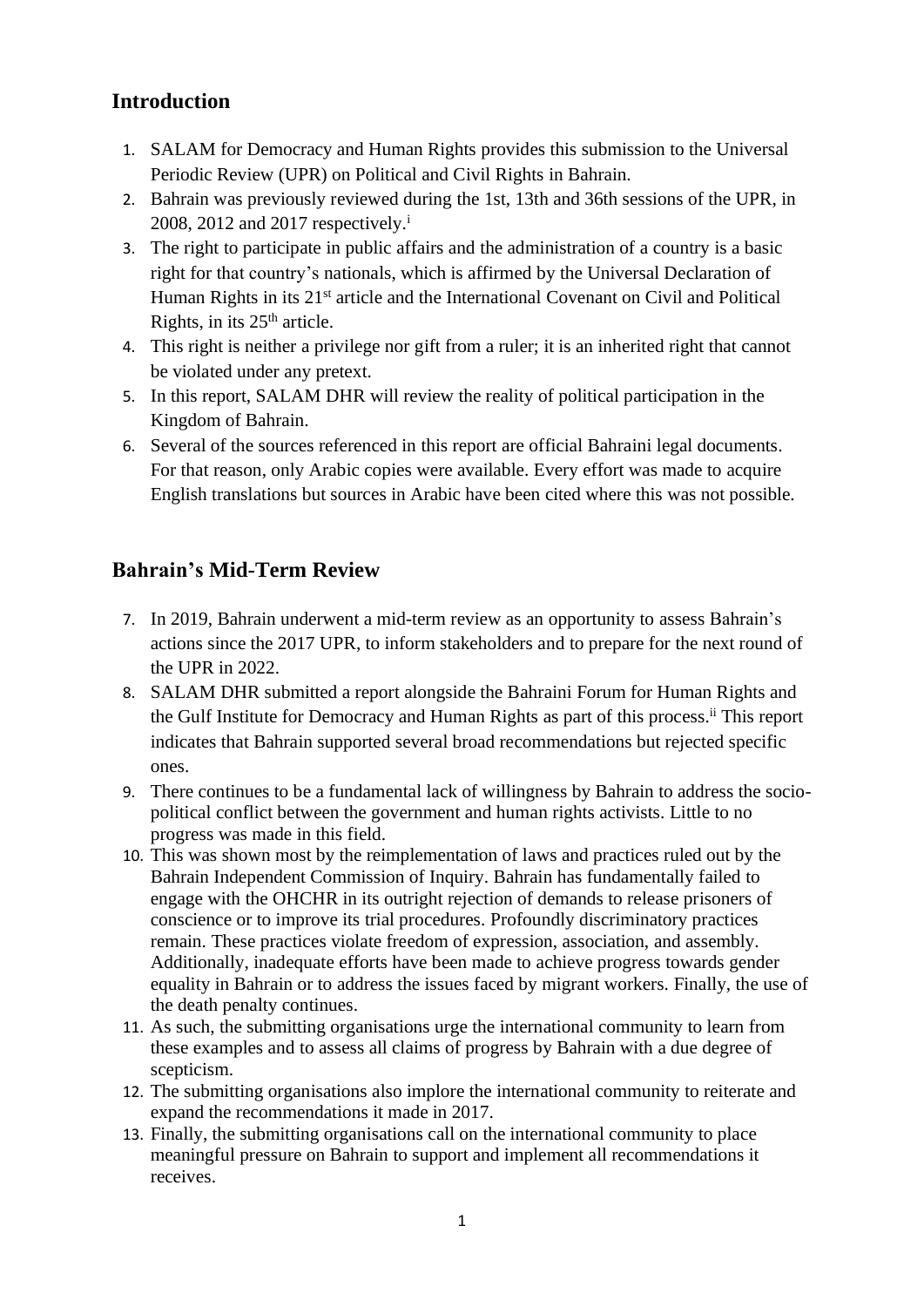#### **Legal Framework**

- 14. The 2002 Bahraini constitution recognizes in Article 1, paragraphs (d) and (e), the principles of democracy, and gives Bahraini men and women the right to participate in public affairs. It also grants the enjoyment of political rights, including the right to vote and to be elected. Article 4 also states that freedom, equality, and equal opportunities are the pillars of society, guaranteed by the state.<sup>iii</sup>
- 15. Furthermore, Article 1 paragraph (e) and Article 31 of the constitution stipulate that the latter rights shall not be deprived of any person except in compliance with rules set by the constitution.
- 16. The Kingdom of Bahrain has agreed to accede to the International Covenant on Civil and Political Rights and ratified it in 2006.<sup>iv</sup> This enshrines several rights: the right to political participation, the right to vote, the right to hold elected office, and equality before the law.
- 17. Nevertheless, although the Constitution of Bahrain and the ICCPR stipulate these principles, the Bahraini law and its application have clearly violated them.
- 18. On 3 July 2002, the King of Bahrain, by virtue of the powers obtained from the constitution, issued Decree-Law No. 14.<sup>v</sup> This regards the exercise of political rights, outlined the electoral process, and defines its conditions, including voting, candidacy, and all other provisions relating to the election of the National Assembly. Additionally, the constitution accredited the king with the power to issue decrees that determine the shape of the electoral districts. It also granted the powers to call for the process of elections and candidacy at the beginning of the sessions of the National Council and the adjournment of the sessions.

#### **Political Isolation Law**

19. Despite the constitution and the ratification of ICCPR, an amendment to Decree-law No. 14 2002 was enacted in 2006. This stripped prisoners of their right to vote and barred Bahrainis convicted of political crimes from running for parliament.

Article 3: *"He shall be deprived of the right to exercise political rights, during the execution of his sentence, whoever is convicted of a felony or misdemeanor of a penalty depriving him of liberty".* 

- 20. On 14th June 2016, the GoB announced the dissolution of the Al-Wefaq Islamic Society, closed its headquarters, and seized all its accounts and property.<sup>vi</sup> The Justice Ministry shut down the opposition group, accusing it of helping to foster violence in the Middle Eastern country.
- 21. Furthermore, on 31<sup>st</sup> May 2017, the Government of Bahrain (GoB) forcibly dissolved the National Democratic Action Party (Wa'ad), closed its headquarters, and seized its properties via lawsuit.<sup>vii</sup>
- 22. Similarly, and following the completion of the procedures for the dissolution of two of the largest opposition societies, Law No. 25 of 2018 was enacted on  $10^{th}$  June 2018. It amended Article 3 of Decree Law No. 14 of 2002, prohibiting leaders of dissolved political societies were prohibited from running for parliament:

*"Replacing the text of the second paragraph of Article 3 of Decree-Law No. (14) Of 2002 regarding the exercise of political rights by the following text:*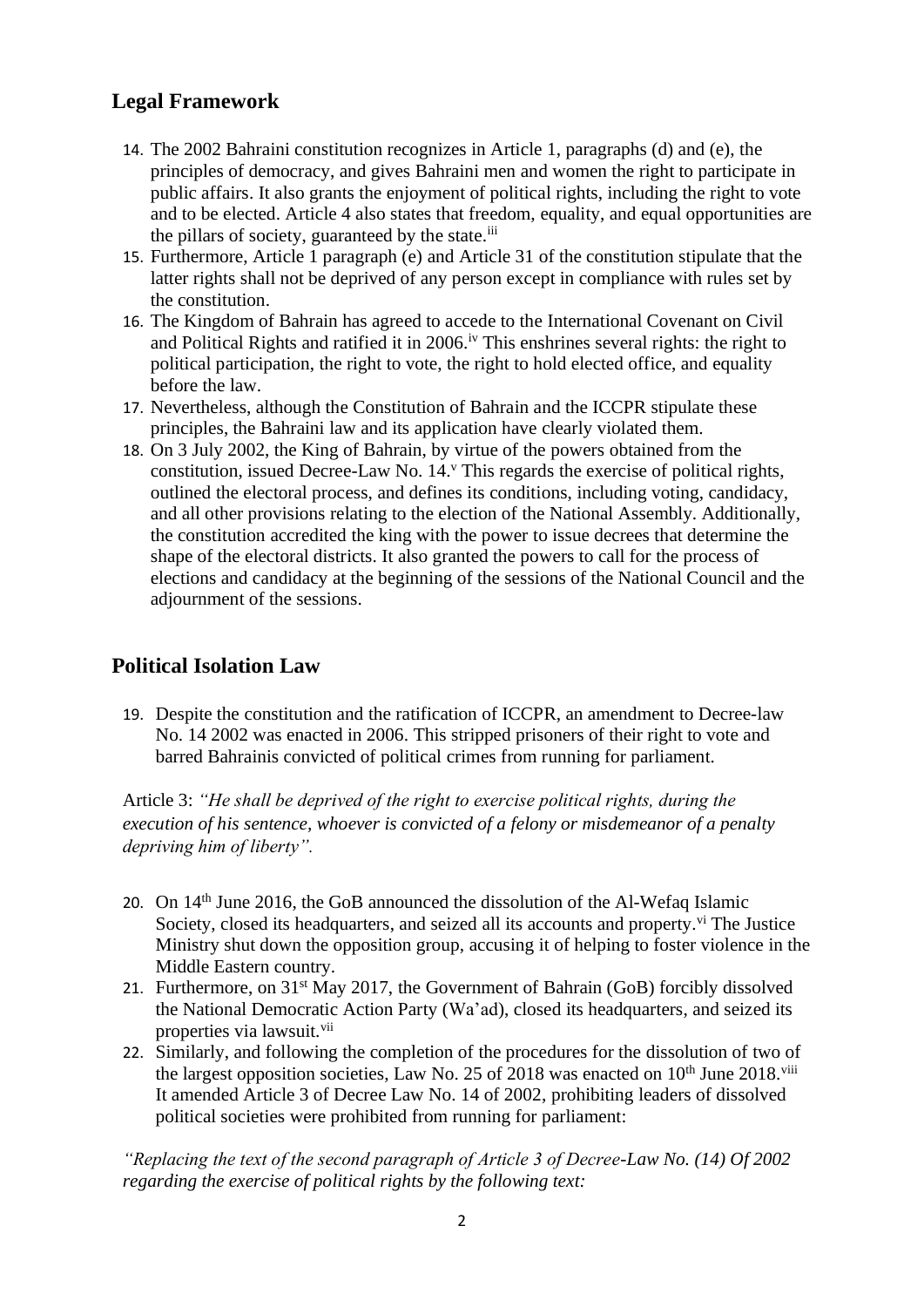*He shall be prohibited from running for Parliament membership:* 

- *1- He who has been convicted of a felony, even if a special pardon is issued for the penalty or he has been rehabilitated.*
- *2- He who has been sentenced to imprisonment for premeditated crimes for a period exceeding six months, even if a special amnesty is issued for the penalty.*
- *3- He who is an actual leader as well as members of political societies dissolved by a final judgment for committing a grave violation of the provisions of the Kingdom's constitution or any of its laws.*
- *4- He who wilfully harms or disrupts the functioning of constitutional or parliamentary life by terminating or leaving the parliamentary work in the Council, or whose membership has been revoked for the same reasons."*
- 23. The same measure was used against those who had resigned from parliament. These measures appear to have also been expanded to include the right to vote.
- 24. Consequently, the November 2018 election to the Council of Deputies systematically excluded political figures from formerly prominent political groupings. It constituted legalized and normalized discrimination as well as a violation of human rights.
- 25. Additionally, those deprived of the right to vote and to run for office were not only leaders and members of dissolved political societies, Al-Wefaq and Wa'ad but also unaligned politicians with sympathies for the oppositions, as well as human rights defenders, who were not affiliated with any political association.
- 26. Several applications made for running in the 2018 parliamentary elections were rejected based on this legislation. Although most of the opposition boycotted the election, those who applied for candidacy were either rejected because of their previous affiliation with dissolved political societies or their political sympathies. The names of some of those impacted are listed below.
	- 26.1. Nader Abdel-Imam;
	- 26.2. Muhammad Hassan Al-Aradi;
	- 26.3. Youssef Al-Buri (former municipal member);
	- 26.4. Hussein Al-Eskafi;
	- 26.5. Majed Al-Majed (former MP);
	- 26.6. Ali Shamtout (former MP);
	- 26.7. Majed Taher;
	- 26.8. Jaafar Dheif;
	- 26.9. Hussein Al-Uwainati;
	- 26.10. Ibrahim Bahr;
	- 26.11. Maiid Saleh:
	- 26.12. and Hussein Muhammad Habib
	- 26.13. All of the above were rejected for candidacy.
- 27. To justify amending Article 3 of Law No. 14 of 2002, the GoB explained that the law prevents extremists from reaching decision-making centres. This justification clarifies, in the context of events, that the decision to besiege the opposition and isolate it from the political scene and public life in Bahrain, has been taken by the GoB in retaliation for the political positions taken by the opposition from February-March 2011.
- 28. The GoB's tendency to isolate and besiege the political opposition in elections and key positions in ministries and state institutions has expanded. It is currently preventing leaders and members of dissolved political societies from running for boards of directors of charitable societies, civil organizations, and sports clubs. This was made possible by the issuing of Decree-Law No. 36 of 2018ix amending Article 43 of Decree-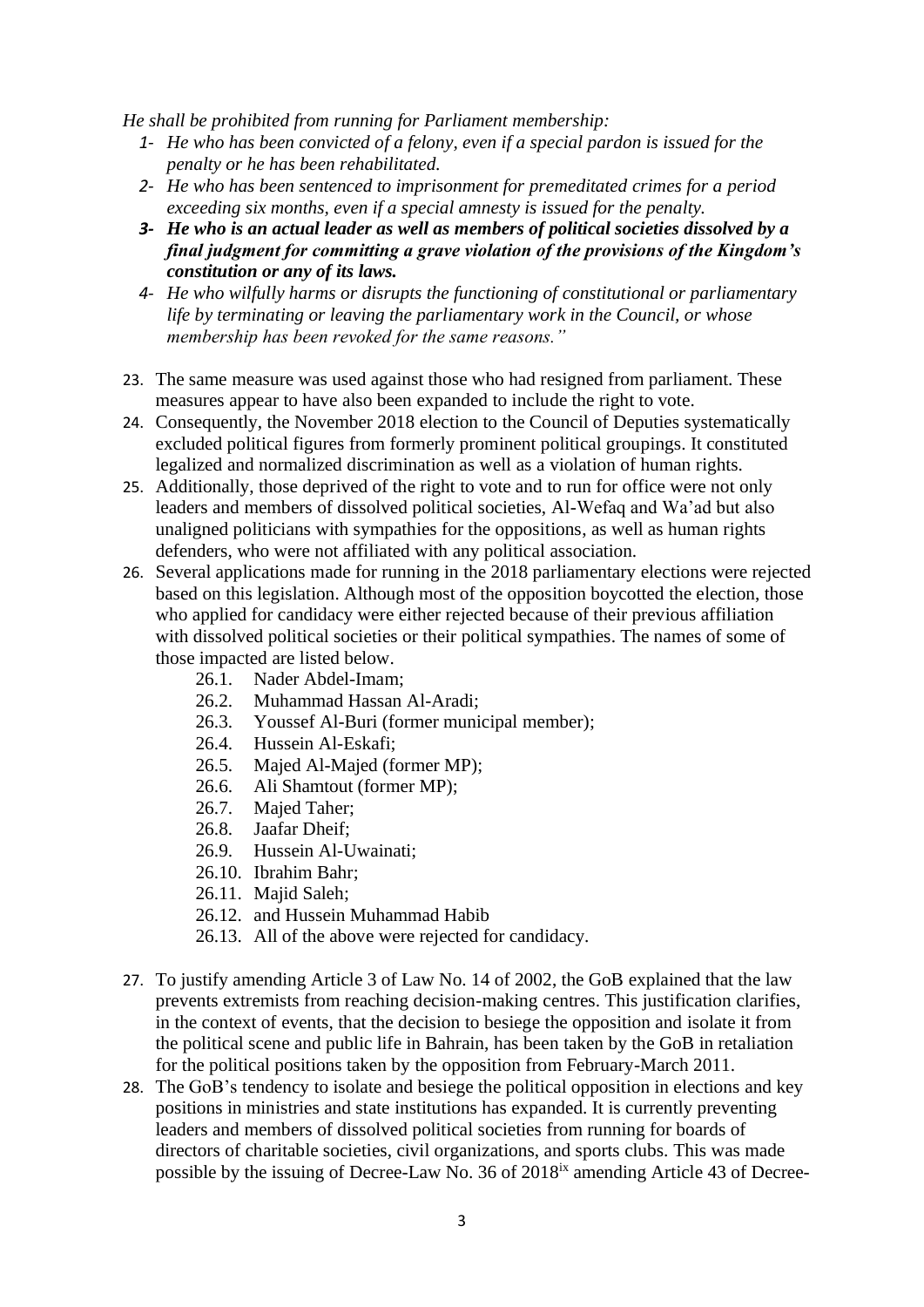Law No. 21 of 1989. This amendment stated that a member of the board of directors must enjoy their full civil and political rights.

- 29. The Ministry of Labour also requires that candidates for boards of directors of CSOs are subject to security checks.<sup>x</sup> This will exclude former leaders and members of dissolved societies, and this is presumably the reason for this policy. It should be noted that the document relating to security check requirements was provided by an Illegal Circular that was sent to several Civil Society Organisations by email and it was not published on the Ministry of Labour's website.
- 30. For example, in November 2021, the Ministry of Labour rejected applications for the candidacy of 14 out of 16 members of the board of directors of the Saar Charitable Association. They are:
	- 30.1. Sayed Faadel Alawi Abdel Aziz;
	- 30.2. Anwar Makki Hasan;
	- 30.3. Mr. Yasser Alawi Al-Sari;
	- 30.4. Mohammad Hasan Mansour;
	- 30.5. Sayed Jaafar Salman Mahfouth;
	- 30.6. Ali Muhsen Mansour;
	- 30.7. Sayed Mohammad Ahmad Ali;
	- 30.8. Sayed Baaqir Jaafar Mahdi;
	- 30.9. Rajab Jaafar Shaaban;
	- 30.10. Sayed Mahmoud Adnan Makki;
	- 30.11. Ahmad Saleh Mansour;
	- 30.12. Sayed Mahfouth Adnan al-Mahfudh;
	- 30.13. Mohammad Hasan Saleh;
	- 30.14. And Mr. Abdullah Taqi al-Mahfudt.
	- 30.15. All of these individuals' applications were rejected because of their affiliation with dissolved political associations.
- 31. Moreover, in December 2021, the Charitable Society of Bilad al-Qadim, Zanj, Adhari and Salhia announced that the Ministry of Labour had rejected 30 people out of 34 nominations for the association's board of directors because of their affiliation with dissolved political societies. Consequently, they were forced to postpone the election process.
- 32. It was also recorded that two members of the Bahrain Women's Union board of directors were excluded in January 2020 because of their political affiliations.
- 33. Additionally, on 30 January 2022, the Ministry of Labour excluded 3 members of the Bahrain Human Rights Society from the right to run for the board of director's elections because they were members of Wa'ad.
- 34. The GoB's 2017 Exercise of Political Representation Law removed the right of association for swathes of activists; its banning of political groupings also undermines this fundamental freedom.
- 35. Salam DHR believes this form of imposed political isolation for politicians and activists is not only a human rights violation, but that it stokes future conflict by silencing a social "valve" in the form of elected representation.

#### **Recommendations**

36. Based on the above, SALAM DHR recommends the following:

1- The GoB must abide by its constitutional articles.